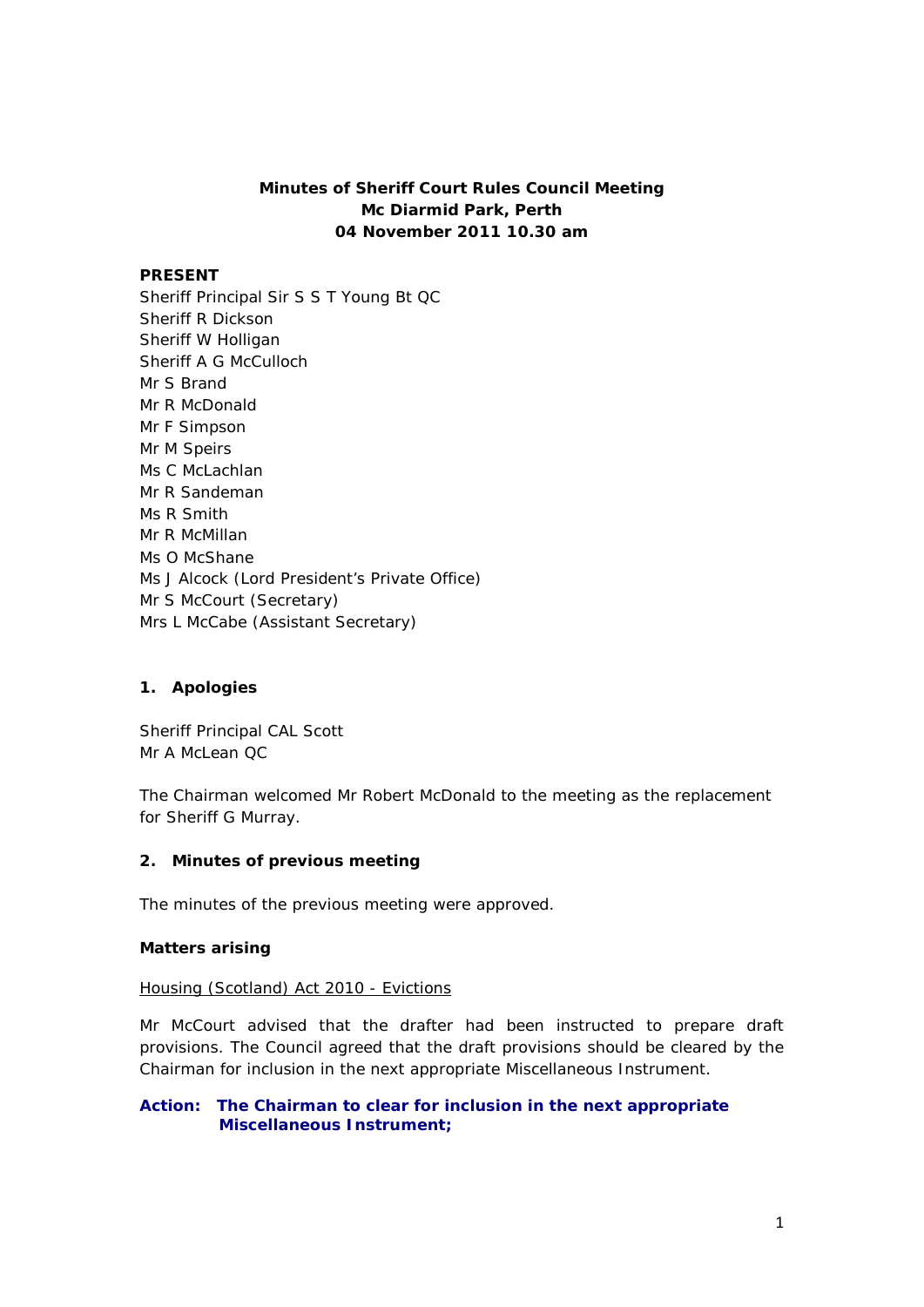## **3. Admiralty Rules**.

The Council considered the draft provisions along with comments provided by Mr McLean, Solicitor, Brodies and agreed that provision for such actions should be made in the Ordinary Cause Rules and that it was not appropriate that such actions be raised by way of summary application given the terms of rule 1.4 of the Summary Applications and Appeals etc. Rules 1999.

The Council agreed in principle with Mr McLean's suggestion that if the value of a claim is less than £5000 then it should be raised as a summary cause. The Council further agreed that in view of the terms of section 35(2) of the Sheriff Courts (Scotland) Act 1971 the draft provisions would need to provide for actions for payment of less than £3000 to be raised by way of a small claim until such time as the Small Claims (Scotland) Order 1988 has been amended by Scottish Ministers. Mr Sandeman undertook to liaise with the Lord President's Private Office over the proposed amendment to the Order. After further consideration, the Council approved the draft provisions in principle, thereafter to be cleared by the Chairman in consultation with Sheriff Holligan once the points which Mr McLean raised had been addressed.

### **Action: The Chairman in consultation with Sheriff Holligan to clear for inclusion in the next appropriate Miscellaneous Instrument; Mr Sandeman to liaise with the Lord President's Private Office over amendment of the Small Claims (Scotland) Order 1988;**

### **4. Scottish Civil Courts Review**

### **(a) Scottish Civil Justice Council consultation**

Having discussed the Consultation paper on the creation of a Scottish Civil Justice Council the Council agreed to submit a formal response.

# **Action: Formal response to be submitted;**

### **(b) draft rules on extempore judgements, summary disposal, financial provision**

The Council considered the draft provisions along with the points raised by the drafter and agreed some minor amendments. Thereafter, in view of a number of other points which were raised at the meeting including those in an e-mail from Sheriff Holligan and as two members of the Scottish Civil Courts Review Working Group were not present, the whole matter was continued for further consideration by the group at their next meeting.

### **Action: SCRC Working Group to consider draft provisions further;**

### **5. SCRC Child Welfare Working Group**

The Council noted the terms of the report produced by the Chairman of the group and the progress made to date. Ms McLachlan agreed to canvas the matter at the Family Law Association Scotland Annual General Meeting later this month and obtain feedback for consideration by the Working Group.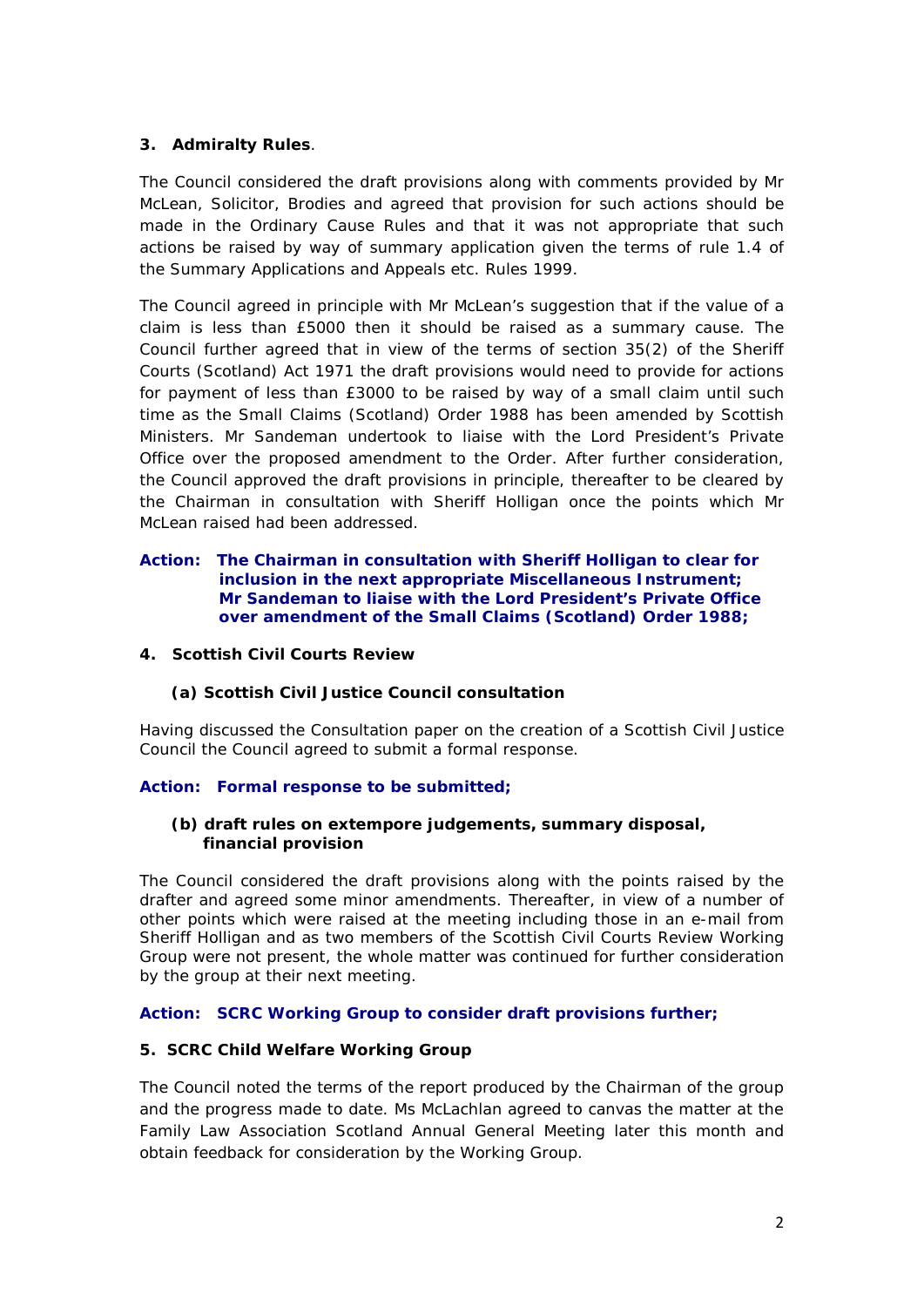Mr McCourt advised the Council that the Secretariat had met with Scottish Government Officials to discuss (i) The Children's Hearings (Scotland) Act 2011 and (ii) review of Form F9 and the process for seeking the "Views of the child". Policyholders have been asked to submit papers for consideration by the Working Group at their next meeting on 9 December 2011.

# **Action: Ms McLachlan to obtain feedback from the Family Law Association Scotland AGM;**

## **6. Family Law (Scotland) Act 2006 – section 28 and 29 applications**

The Council at their last meeting agreed that applications under section 28 and 29 of the Family Law Scotland Act 2006 should be included in the definitions of family actions in Chapters 33 and 33A of the Ordinary Cause Rules.

The Council agreed that the matter be continued to the February meeting to enable Mr Brand and Ms McLachlan to liaise with the drafter and the Secretariat to instruct the necessary changes to rules, with a view to draft rules being available for consideration by the Council at that meeting.

## **Action: Instructions to be issued;**

## **7. Adults with Incapacity (Scotland) Act 2000 – subsequent applications**

The Council, having considered Sheriff Baird's comments on the draft provisions for intimation of a subsequent application on the adult and others and the drafter's views on these, agreed in principle that the provisions should be cleared by the Chairman for inclusion in the next appropriate Miscellaneous Instrument once the background to the introduction of rule 3.16.8(5) had been fully investigated by both the drafter and the Secretariat.

#### **Action: The Chairman to clear for inclusion in the next appropriate Miscellaneous Instrument once matters have been fully investigated; Secretariat to advise Sheriff Baird;**

### **8. Visual Recordings of children lodged in court**

The Council agreed that they were content for the sub-group to consider the preparation of draft rules in relation to the lodging in court of visual recordings of children and to which sets of rules they should apply at the end of the meeting.

Having considered the matter in detail, the sub-group of the Council later agreed that the Secretariat instruct the preparation of draft rules with a view to these being available for consideration by the Council at the February meeting.

### **Action: Instructions to be issued;**

### **9. Repossessions Advice Group**

The Council, after considering the Repossessions Advice Group's written representations on the subject of rules relating to the Home Owner and Debtor Protection (Scotland) Act 2010 agreed (1) that for the purposes of rule 3.4.4(b)